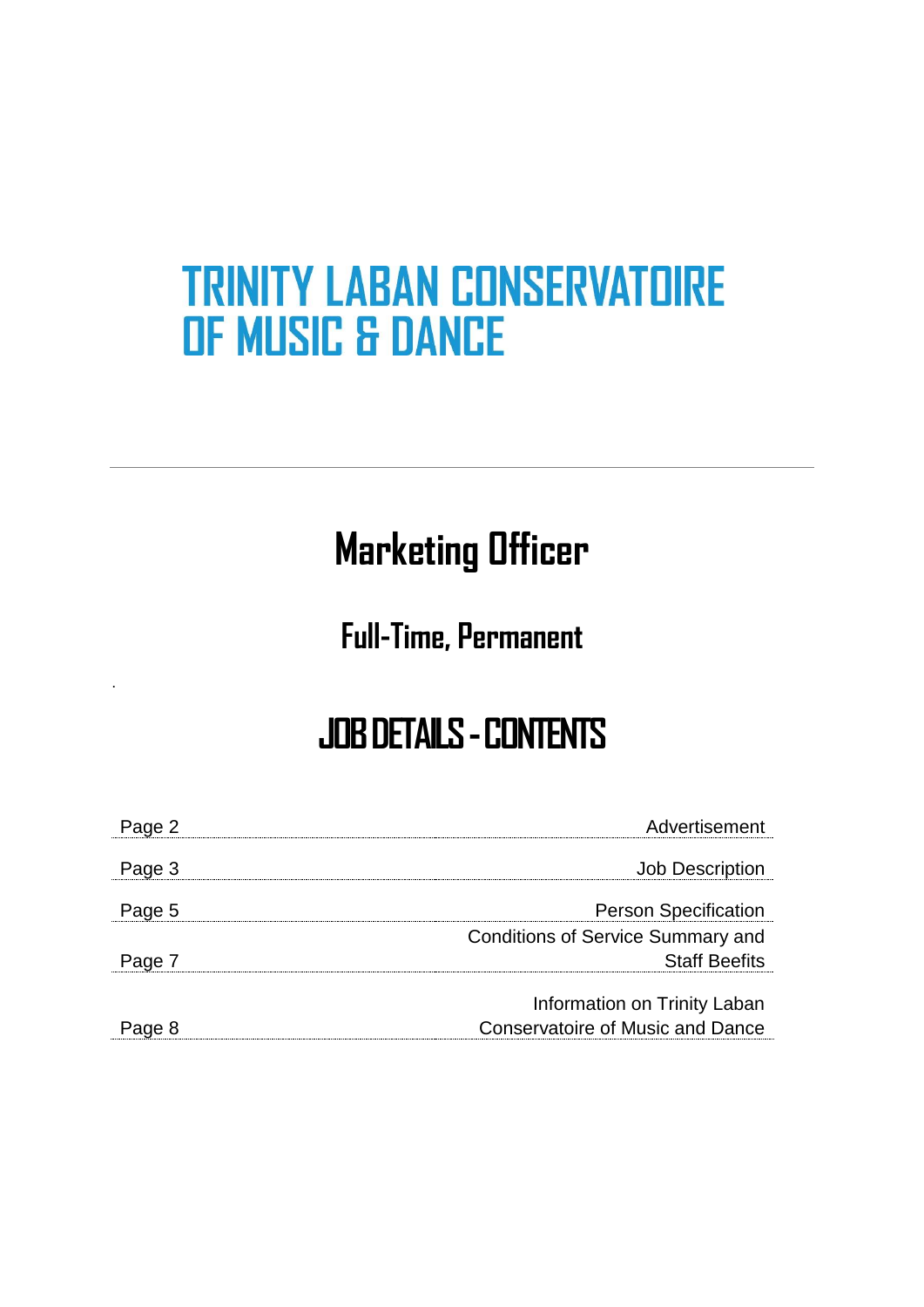## **MARKETING OFFICER Contract: Full-time, permanent Salary: £23,934- £26,096 p.a. (Including LWA)**

Trinity Laban Conservatoire of Music and Dance is a forward thinking, contemporary and worldclass Higher Education Institution with a vision to redefine the conservatoire for the  $21<sup>st</sup>$ century. At the leading edge of music and dance training, we provide specialist education of the highest quality, which reflects the increasingly collaborative world of artistic practice and supports the lifelong career development of students and professional performing artists.

Our award-winning Brand and Communications team raises the profile of all the work we do at Trinity Laban. We work alongside our Student Recruitment team to attract students to our Higher Education programmes, at undergraduate and postgraduate level. We bring in audiences for our 400+ music and dance events each year in person and online, create rich and compelling digital content, and develop campaigns that give voice to our community. We work closely with colleagues to promote our summer schools, programmes for children and young people, evening classes for adults and community projects.

We're looking for a Marketing Officer to implement marketing activity in these areas. You'll work as part of our Brand and Communications team, contributing to the delivery of our Strategic Plan. You'll liaise with both our Music and Dance faculties, full of passionate, hardworking and talented teachers, academics and administrators.

We're looking for a creative, collaborative person with marketing experience and an excellent knowledge of either higher education or the arts. You'll need up-to-date marketing skills and knowledge, including experience of digital marketing. You'll also need excellent communication and organisational abilities, and relevant IT skills. You'll be a motivated, thoroughly committed and reliable team worker, who will rise to the challenge of working under pressure. There's a huge amount of activity to cover, so this is a demanding and thrilling role.

As an equal opportunity employer, we positively encourage applications from suitably qualified and eligible candidates regardless of sex, race, disability, age, sexual orientation, gender identity and expression, religion or belief, marital status, or pregnancy and maternity.

#### **Please note all applications submitted will be shortlisted anonymously by our recruiting panel, so please ensure that your name and personal details are not included within your written answers, otherwise we will not be able to consider your application.**

If you think this might be just the job for you, please register an account with our recruitment system (or login if you have an account) and complete an online application form using the following link<https://jobs.trinitylaban.ac.uk/>

#### **Closing Date: Sunday 10 July 2022, at 23:59 hours BST (No Agencies) Interview Dates: 1st interview: w/c 18 July 2022 and 2nd interview: 27 July 2022**

For any queries about this position that are not covered in the job pack, please email Katerina Filosofopoulou, People Services and Resourcing Officer on [staffrecruitment@trinitylaban.ac.uk.](mailto:staffrecruitment@trinitylaban.ac.uk)

*All of our taught programmes are validated by Trinity Laban Conservatoire of Music and Dance. Research degrees are validated by City, University of London.*

*Trinity Laban Conservatoire of Music and Dance is a company limited by guarantee registered in England and Wales Company No. 51090. Registered Charity No. 309998.*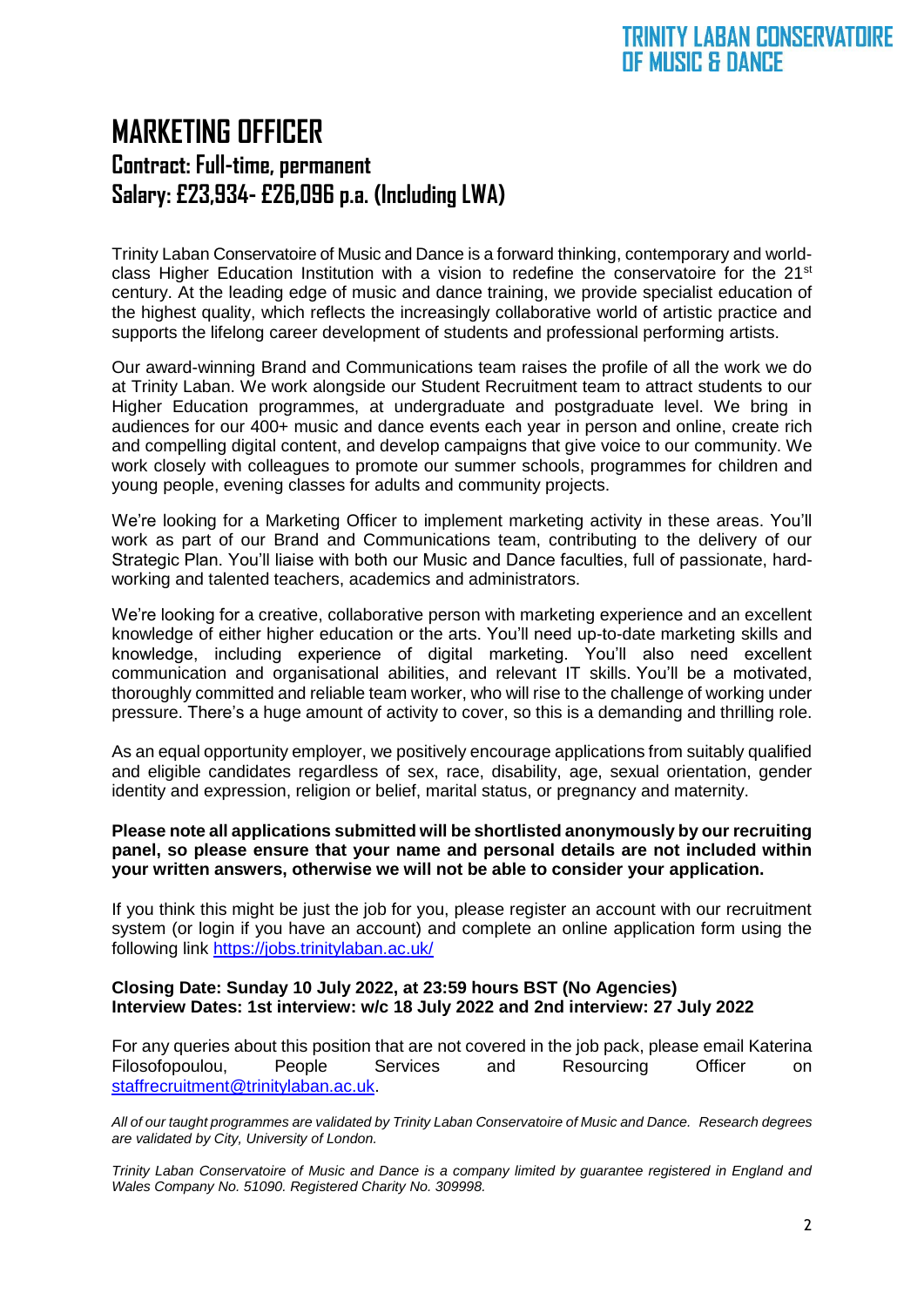## **JOB DESCRIPTION**

| Post:                | <b>Marketing Officer</b>          |
|----------------------|-----------------------------------|
| Department:          | <b>Brand &amp; Communications</b> |
| <b>Reporting to:</b> | <b>Senior Marketing Manager</b>   |
| Grade:               | 4                                 |

#### **PURPOSE OF THE POST**

- To contribute to the Brand & Communications team in raising the brand profile and reputation of Trinity Laban Conservatoire of Music and Dance.
- To deliver marketing campaign activity for Trinity Laban, including student recruitment, the performance programmes and public engagement programmes for the Faculty of Music and the Faculty of Dance. These include: Undergraduate and Postgraduate programmes, music, musical theatre and dance performances, research events, short courses, youth programmes and summer schools.
- To monitor and evaluate marketing campaigns to ensure targets are met to support the aims of Trinity Laban's Strategic Plan

#### **MAIN RESPONSIBILITIES**

- 1. Implement Trinity Laban's Brand and Communications Strategy, delivering exceptional marketing support for the wide range of activities that Trinity Laban undertakes
- 2. Deliver marketing campaigns to promote specific courses, events and strands of activity
- 3. Support the Senior Marketing Manager in gathering information and resources on Trinity Laban programmes and activities from colleagues across the organisation
- 4. Deliver social and digital media plans, storyboards and content, including creating and commissioning video and photography, writing copy and scheduling posts across our social media channels
- 5. Collaborate with the Student Recruitment team to make sure that activity is aligned across both departments and to support the programme of recruitment activity on and offline
- 6. Write persuasive copy that will encourage attenders of Trinity Laban courses and events and build event listings on Spektrix database to generate website listings and box office
- 7. Deliver e-marketing activity including producing e-flyers and tracking and monitoring campaign results.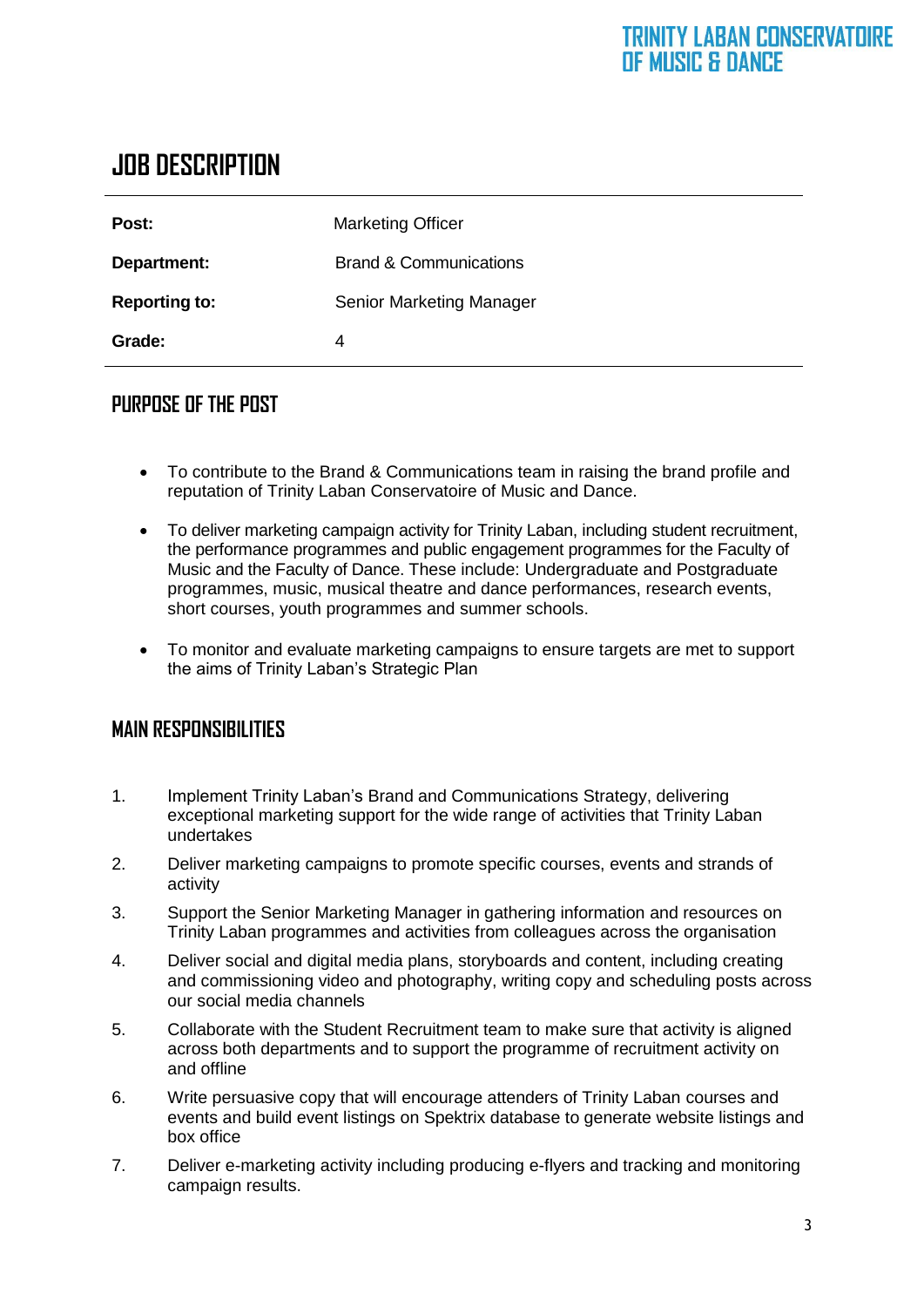#### **TRINITY LABAN CONSERVATOIRE** OF MUSIC & DANCE

- 8. Coordinate the production of marketing print for projects where required
- 9. Report on campaign activity and ROI on projects
- 10. Upload information to Trinity Laban's website and to third party online listings
- 11. Coordinate with partner organisations on reciprocal marketing activity
- 12. Administer and maintain marketing database contacts and mailing lists and report on marketing analytics as agreed
- 13. Undertake administration as directed, including answering public enquiries and responding to direct messages
- 14. Undertake any other Marketing and Communications tasks as directed

#### **THE POST HOLDER MUST:**

- At all times, be committed to Trinity Laban's Equality and Diversity Policy.
- Adhere to all policies and procedures relating to Health and Safety in the workplace.
- Promote the profile and image of the Department and the Conservatoire wherever possible.

#### **CONSERVATOIRE VALUES:**

• All staff are expected to operate in line with Trinity Laban's Terms and Conditions for staff, which set out the principles of how we work together. More information about the Conservatoire's vision, mission and values is available at: <https://www.trinitylaban.ac.uk/about-us/governance/our-vision>

Trinity Laban has a no smoking policy on its premises.

*The above list is not exclusive or exhaustive and the post holder will be required to undertake such duties as may reasonably be expected within the scope and grading of the post. All members of staff are required to be professional, co-operative and flexible in line with the needs of the Conservatoire.*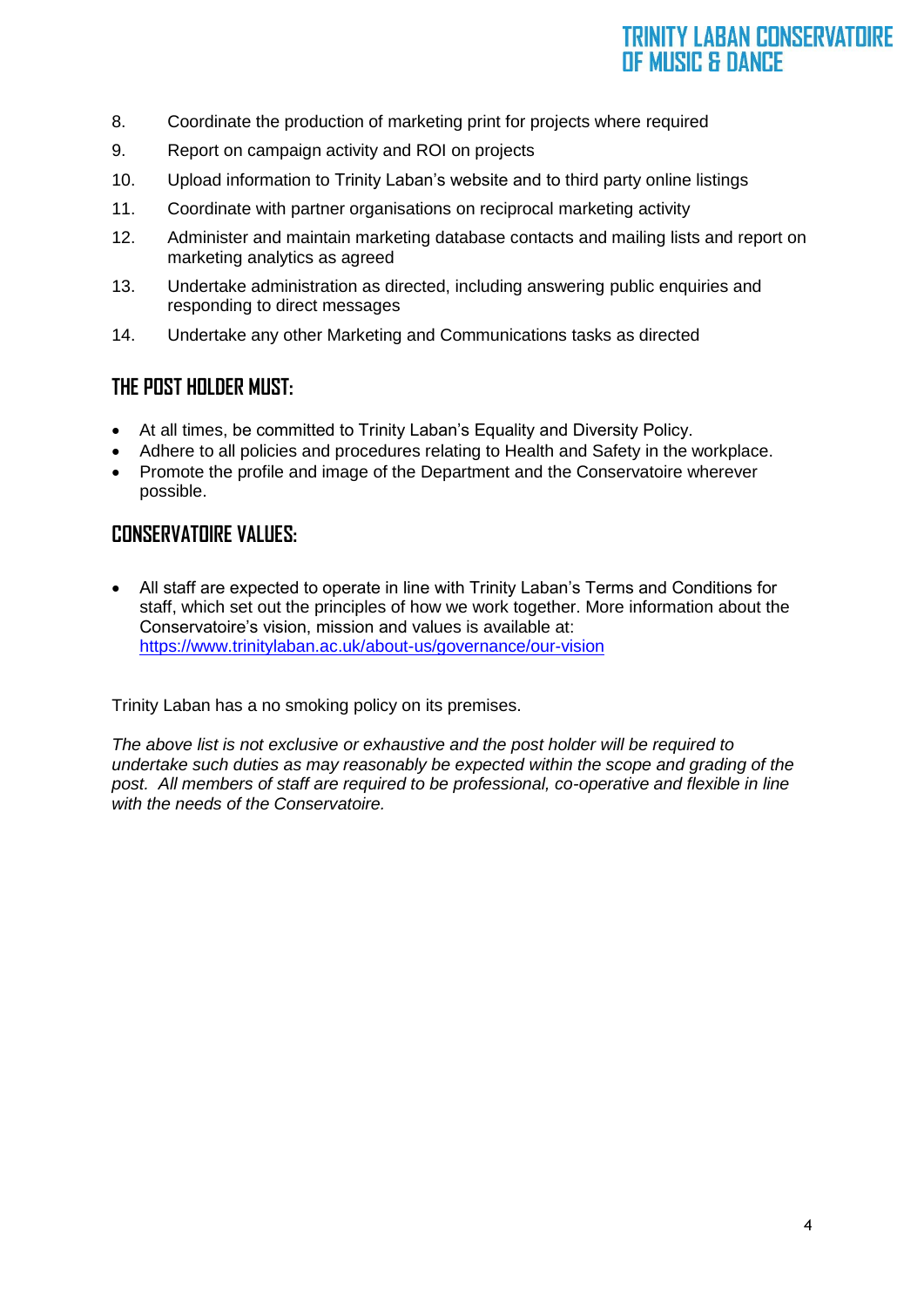## **MARKETING OFFICER**

## **PERSON SPECIFICATION**

| <b>Criteria</b>                       | <b>Specification</b>                                                                                                                                                                                                        | <b>Essential/</b><br><b>Desirable</b> | <b>Measured By</b>          |
|---------------------------------------|-----------------------------------------------------------------------------------------------------------------------------------------------------------------------------------------------------------------------------|---------------------------------------|-----------------------------|
| Education/<br><b>Qualifications</b>   | Educated or trained to degree-level or<br>equivalent or possessing appropriate<br>professional/post-experience<br>qualifications                                                                                            | Essential                             | Application                 |
|                                       | A professional marketing qualification                                                                                                                                                                                      | Desirable                             | Application                 |
|                                       |                                                                                                                                                                                                                             |                                       |                             |
| <b>Experience</b>                     | Experience of working in a professional<br>Marketing and/or Communications<br>environment, gained from a range of<br>possible areas for at least one year                                                                   | Essential                             | Application and Interview   |
|                                       | Experience of carrying out marketing<br>tasks such as: writing copy, creating<br>event listings, creating digital media,<br>uploading information to a website,<br>creating posters / flyers / e-flyers / social<br>content | <b>Essential</b>                      | Application and Interview   |
|                                       | Experience of working in a performing<br>arts environment                                                                                                                                                                   | <b>Desirable</b>                      | Application and Interview   |
|                                       | Experience of working in an educational<br>environment                                                                                                                                                                      | Desirable                             | Application and Interview   |
|                                       |                                                                                                                                                                                                                             |                                       |                             |
| <b>Skills and</b><br><b>Abilities</b> | A strong attention to detail (a high level<br>of accuracy)                                                                                                                                                                  | Essential                             | <b>Application and Test</b> |
|                                       | Strong planning and organisational<br>skills, including the ability to prioritise a<br>busy workload                                                                                                                        | Essential                             | Application and Interview   |
|                                       | Excellent verbal and written<br>communication skills                                                                                                                                                                        | <b>Essential</b>                      | Interview                   |
|                                       | Ability to work using own initiative                                                                                                                                                                                        | Essential                             | Application and Interview   |
|                                       | Strong interpersonal and team working<br>skills, and an approachable and<br>professional manner                                                                                                                             | Essential                             | Interview                   |
|                                       | Able to work efficiently and effectively<br>under pressure to meet deadlines                                                                                                                                                | Essential                             | Interview                   |
|                                       | Good MS Office skills, experience in<br>social scheduling tools and web CMS                                                                                                                                                 | Essential                             | Interview                   |
|                                       |                                                                                                                                                                                                                             |                                       |                             |
| <b>Personal</b><br><b>Qualities</b>   | A commitment to the principles of equal<br>opportunities and diversity and the<br>application of these throughout all<br>activities                                                                                         | Essential                             | Interview                   |
|                                       | Ability to adapt quickly to changing<br>priorities and High levels of personal<br>commitment                                                                                                                                | Essential                             | Interview                   |
|                                       | Ability to maintain confidentiality and<br>handle sensitive information                                                                                                                                                     | Essential                             | Interview                   |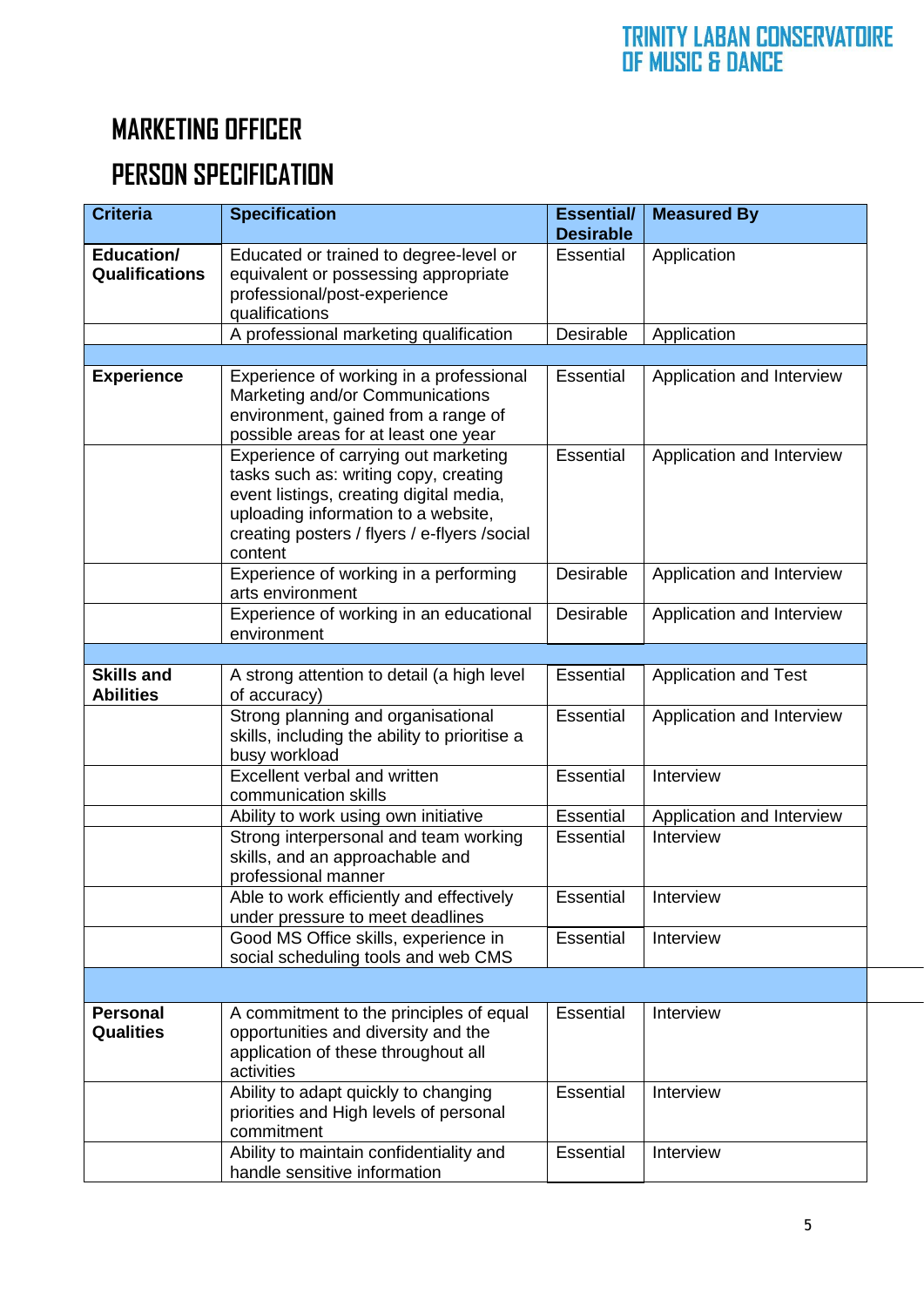#### **TRINITY LABAN CONSERVATOIRE** OF MUSIC & DANCE

|                                                         | appropriately                                                                                            |           |           |
|---------------------------------------------------------|----------------------------------------------------------------------------------------------------------|-----------|-----------|
|                                                         |                                                                                                          |           |           |
| <b>Special</b><br><b>Working</b><br><b>Requirements</b> | Flexible working will be required to<br>attend occasional evening and weekend<br>performances and events | Essential | Interview |
|                                                         |                                                                                                          |           |           |

*Please note that it will not be possible for the Conservatoire to issue a Certificate of Sponsorship for successful candidates as we are awaiting further information from UK Visas and Immigration. Applicants will therefore need to be eligible to work in the UK or have limited leave to remain in the UK and associated right to work for the duration of their employment with the Conservatoire, in accordance with the Immigration, Asylum and Nationality Act 2006.*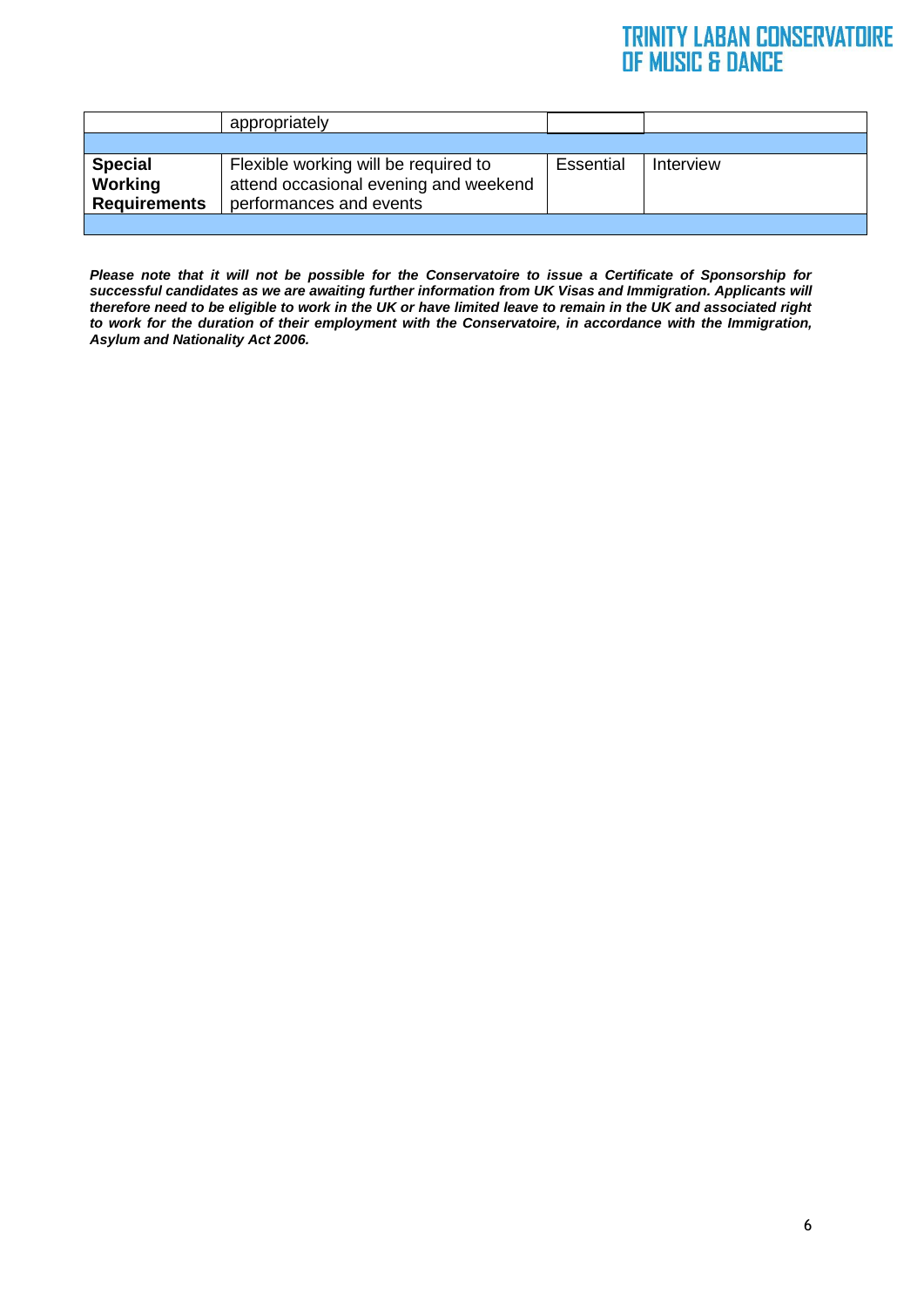### **CONDITIONS OF SERVICE – SUMMARY AND STAFF BENEFITS**

**Contract:** Full-Time, permanent subject to a 6-month probationary period.

- **Hours:** 35 hours per week, usually from 9.00 am to 5.00 pm Monday to Friday, (with a daily lunch break of one hour). Some evening and weekend working will be required during busy periods, for which time off in lieu will be given.
- **Location:** You will be based at the Faculty of Music (King Charles Court, Old Royal Naval college but may also be required to work at the Faculty of Dance (Laban building, Creekside). Hybrid working arrangements available.
- **Salary:** Trinity Laban Staff Salary Scale, Grade 4, Incremental Points 11 - 15, £23,934- £26,096 p.a., inclusive of a London Weighting Allowance of £3,842p.a. Salaries are paid on the last working day of each month direct into bank or building society accounts.
- **Holidays:** 25 days p.a. in addition to Statutory, Bank and Public Holidays. Please note, only full calendar months will count.
- **Sick Pay:** Trinity Laban operates the Statutory Sick Pay Scheme, and staff may be eligible for benefits in excess of this under Trinity Laban's own sick pay scheme.
- **Pension Scheme:** The successful candidate will be auto-enrolled into the Universities Superannuation Scheme, if they meet the qualifying criteria. Employees contribute at the rate of 9.6% of their pensionable salary (from 1 October 2019). The Conservatoire pays the Employer's contribution currently at the rate of 21.1% of pensionable salary.
- **Development:** A range of Staff Development opportunities are available.
- Library: The Laban Library & Archive (Faculty of Dance) and the Jerwood Library of the Performing Arts (Faculty of Music) are available for use.
- **Car Parking:** A limited number of parking spaces are available at the Laban Building, subject to availability.
- **Events:** There is a wide range of music and dance performances each week, many of which are free to members of staff.
- **Classes:** Reduced rates access to Adult Classes.

**Staff** 

- **Eye Care:** Vouchers for eye tests are available for VDU users.
- **Health:** Reduced rates for Health services and access to the Cash 4 Health plan. Details are available from the Health Department.
- **Cycle to Work:** A cycle to work scheme is operated.
- **Give as you earn:** A give as you earn scheme is operated.